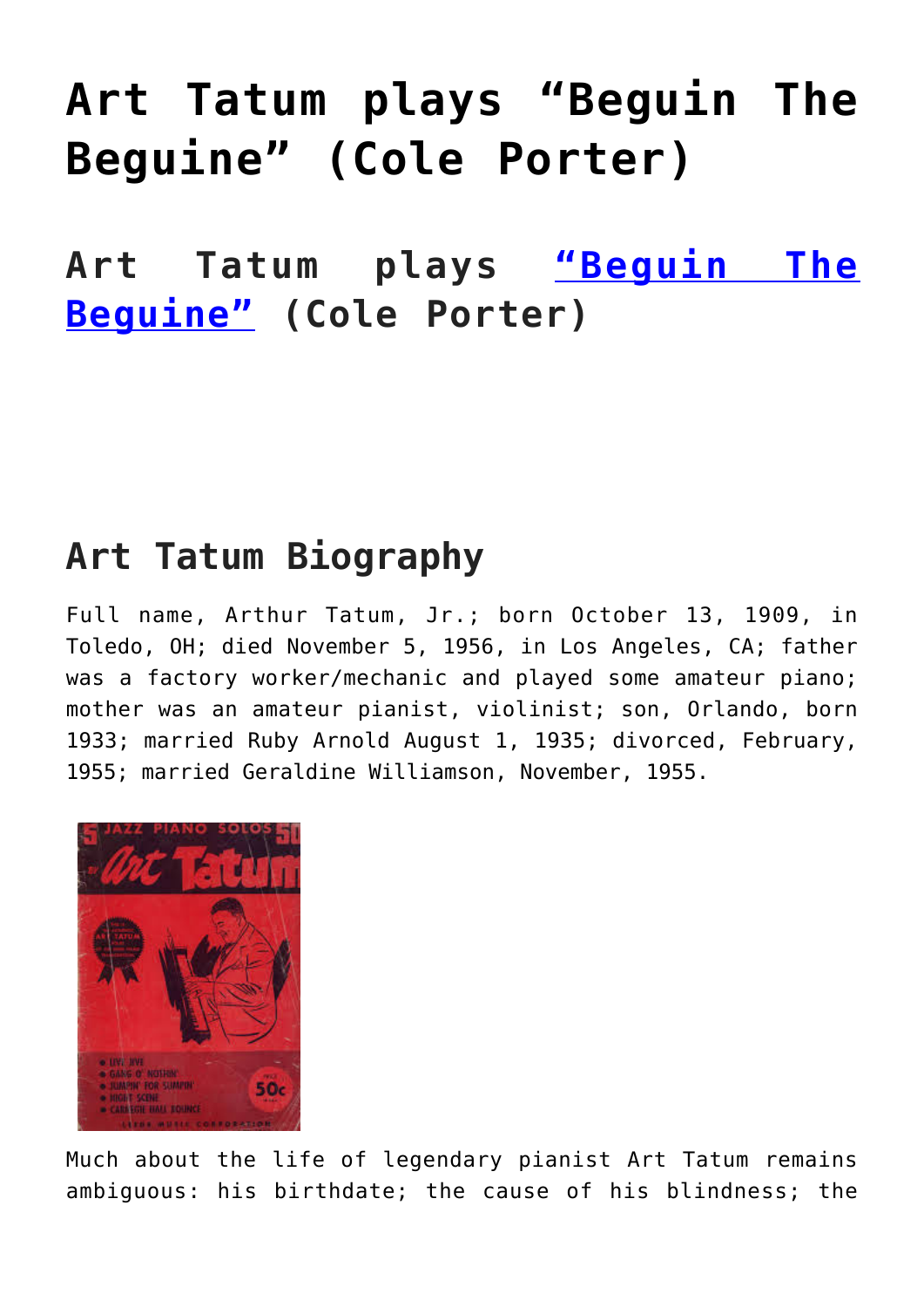musicality of his parents; his exact niche as a musician; his association with classical musicians; and his ability to play as a group member. However, upon listening to the recorded artistry of this genius, it seems clear that his immense talent has made him one of the greatest pianists ever heard.

Virtually every jazz pianist active today, whether knowingly or innocently, owes some debt to Tatum who, in the 1930s, transformed jazz piano's lexicon for all time. Indeed, major players of other instruments trace their development to having listened to the new concepts Tatum brought to the keyboard. Jazz critic/writer/producer Leonard Feather has called Tatum "the greatest soloist in jazz history, regardless of instrument."

The Tatum family in 1909's Toledo lived in a small, but tightly-knit black community. Accounts from friends, neighbors and even family members differ as to the degree of musicality of Arthur, Jr.'s parents. Yet, their support of his consuming interest and training is undoubtable. All agree that at a tender age the oldest Tatum child demonstrated a remarkable ability to listen to tunes heard in church or elsewhere and to pick them out on the well-maintained family piano. In all probability, basic lessons from his mother ensued, closely followed by formal training in specialized schools.

The cause of Tatum's visual handicap has never been clearly established. The pianist's major biographer, James Lester, in his Too Marvelous for Words, examines the facts and tales that have come from friends and family. Included are stories of normal birth, impairment due to early bouts of measles, scarlet fever and diphtheria, development of thick cataracts, and exposure of his eyes to bright sunlight by his mother. Lester is persuaded that the cataracts probably developed from the diseases and that, through a long series of operations, limited sight was restored by about age ten.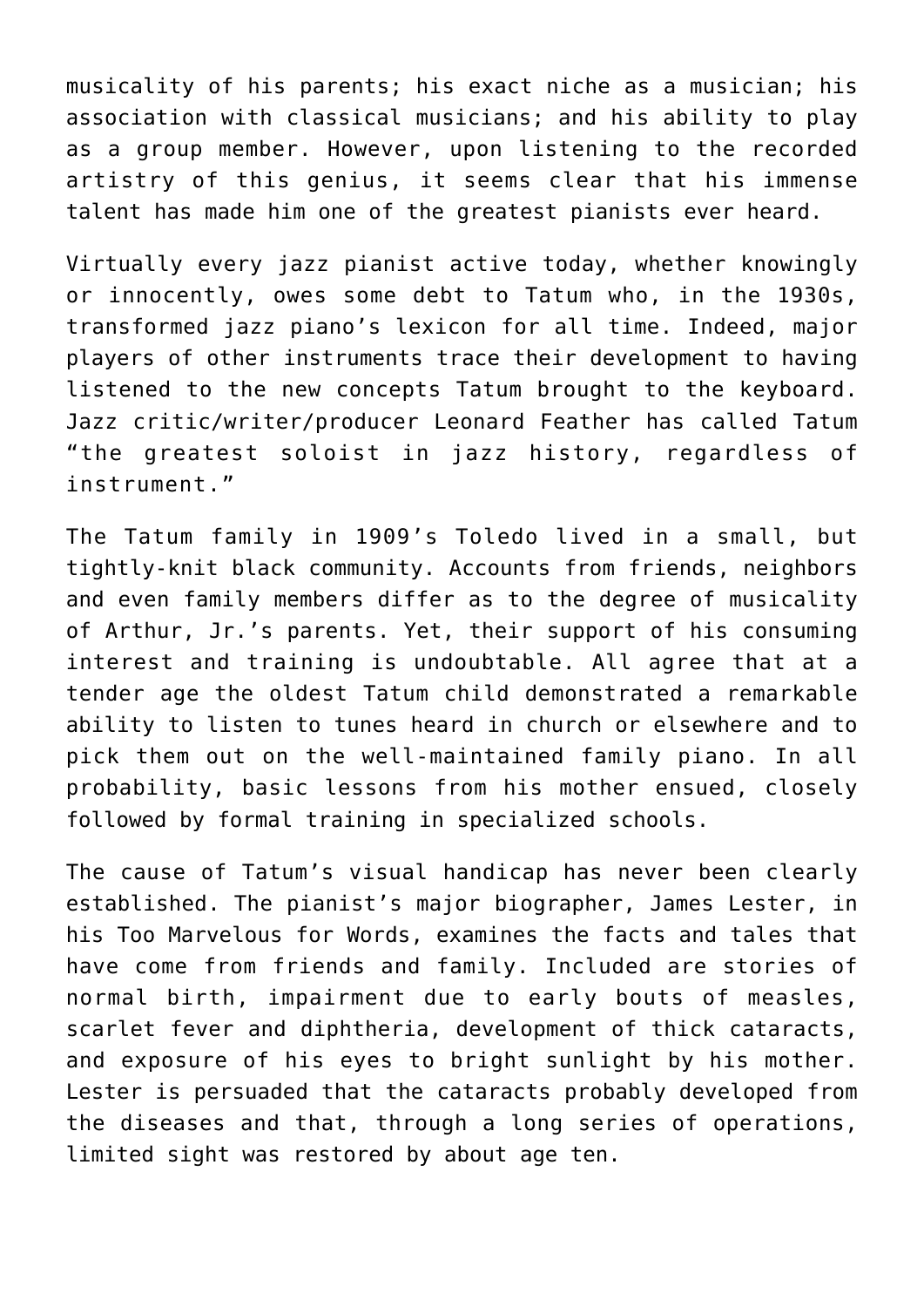## **[Art Tatum's sheet music download](https://sheetmusiclibrary.website) [here.](https://sheetmusiclibrary.website)**

Then, at about age 20, Tatum was mugged on the street, resulting in total loss of sight in one eye and perhaps 75 percent in the other. Tatum, who often joked about his eyes or made up stories of his athletic prowess, refused to allow these conditions to detract from the pursuit of his main interest. Furthermore, throughout his life he maintained an active interest in sports and card playing.

Tatum's phenomenal ear for melody and pitch served him well as he began his lifelong habit of listening intently to all forms of music. Along with his unerring ear, Tatum developed an acute memory that aided him not only in his musical progress, but in many practical ways. He attended Jefferson School in Toledo, where he studied Braille along with regular subjects through eighth grade. In 1925, instead of enrolling in Toledo's Woodward High School, he moved to the School for the Blind in Columbus, where he studied violin and guitar as well as piano and probably Braille music reading.

Throughout these school experiences the young Tatum performed whenever and wherever he could. Through diligent application, constant listening and playing, at school and neighborhood functions, in local Prohibition era speakeasies and clubs, Tatum's unusual skills attracted the attention and admiration of a growing number of musicains. Cornetist/writer Rex Stewart, in his Jazz Masters of the Thirties, partly explained Tatum's dexterity: "He constantly manipulated a filbert nut through his fingers, so quickly that if you tried to watch him, the vision blurred. He worked with one nut until it became sleek and shiny."

His dazzling speed and touch caused his private teacher, Overton G. Rainey, to urge Tatum to pursue a classical career. But jazz's sounds, particularly those of pianist Fats Waller,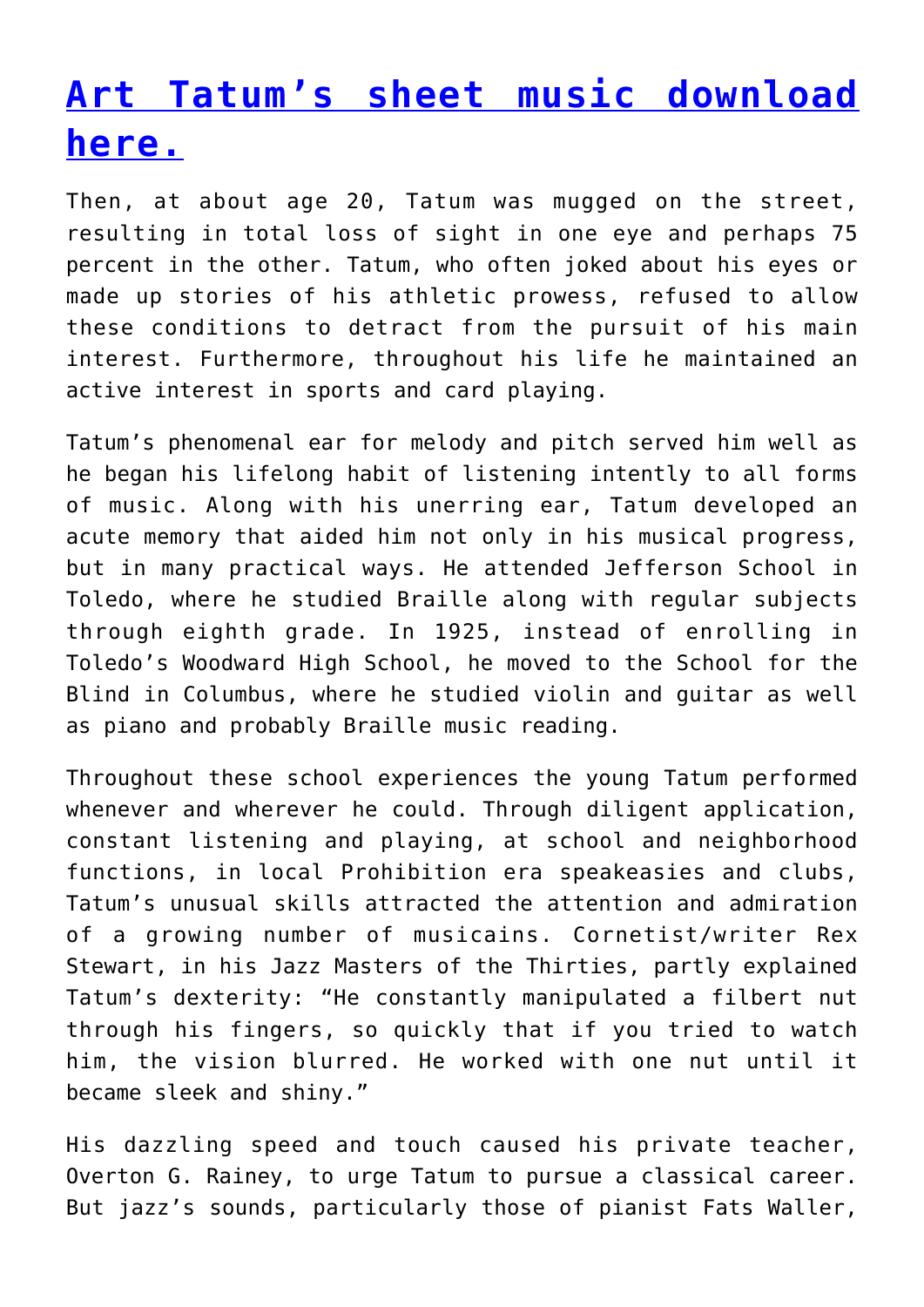captured Tatum. Moreover, a career on the concert stage for a young black musician was virtually beyond hope in the 1920s. In later years, however, Tatum's playing was much admired by such classical pianists as Leopold Godowski and Sergei Rachmaninoff.

Toledo's WSPD radio gave Tatum's reputation its major impetus beginning in 1927, when he filled in between bits of shopping information. Impressed with the youngster's skills, the management scheduled Tatum's own 15-minute daily broadcast for approximately the next two years. Already his style was becoming formed so that not only the brilliant runs and arpeggios caught listeners' attention, but Tatum exhibited a fertile creativeness that made full use of his ambidexterity.

This allowed him to depart from the popular stride timekeeping or simple chords with his left hand, while introducing far more complex rhythms and harmonies. Abetted by his classical training, his incessant listening to pianists and other players, his near-perfect aural memory, and his constant marathon playing sessions in after-hours clubs, Tatum's musicianship demanded a wider audience.

Adelaide Hall, a popular vocalist, heard Tatum in 1932, offered him a job as her second accompanist, and brought him to New York. (Here again we find conflicts in witnesses' stories of exactly when and how the two met.) The pianist was able to memorize her complicated scores instantly. Though this relationship must have been musically unrewarding for Tatum, he was given an increasing role in her show and remained with Hall for about two years.

Having waited to test his skills against the name players in New York, Tatum lost little time in finding the various afterhours clubs where piano challenges became monumental battles. He sought out the best players, revealing a combative streak and showing no mercy in demonstrating his superiority in session after cutting session. Customarily, he would wait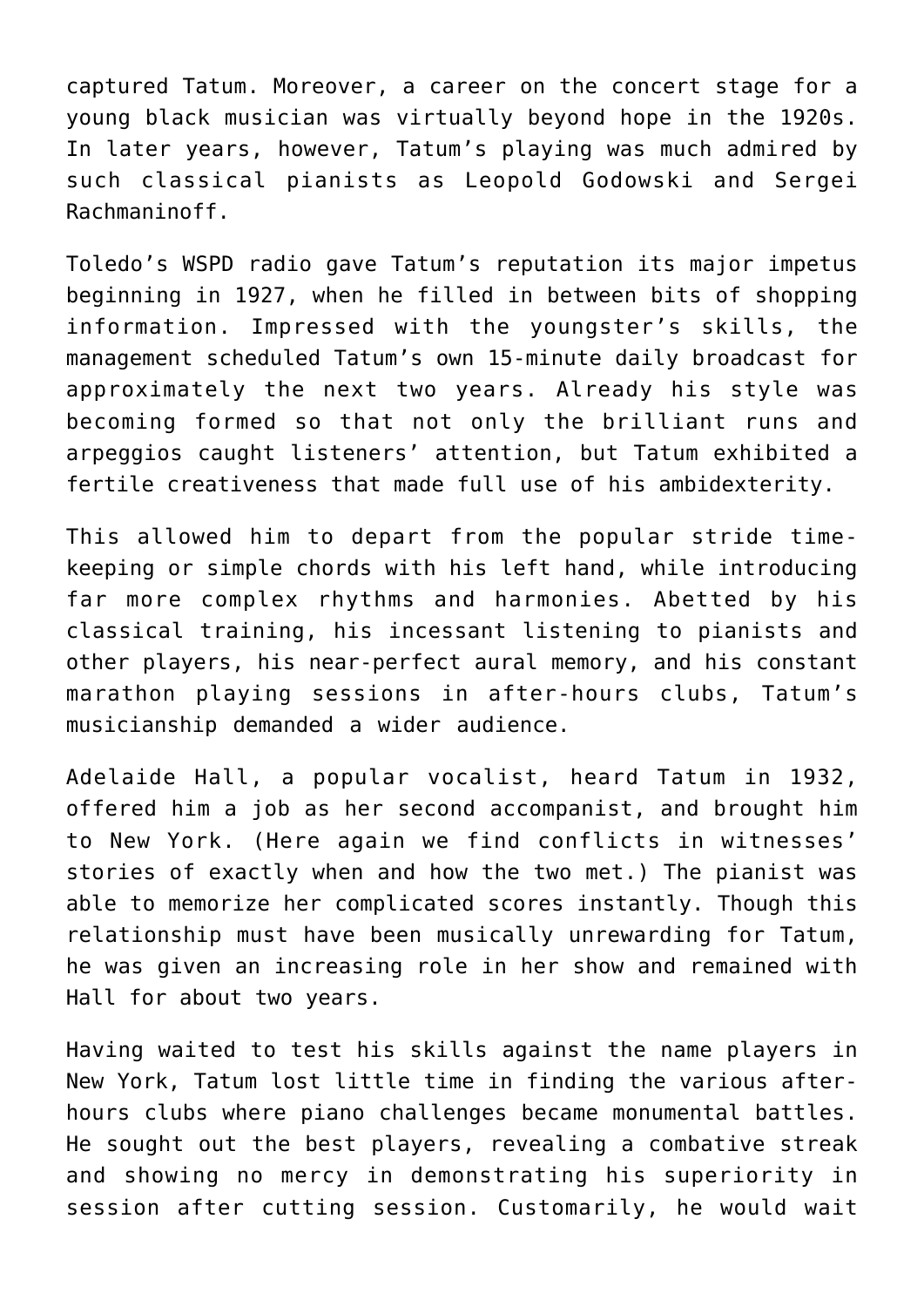until the other pianists had shown their best, then proceed to outplay them, often quoting what he had just heard then embellishing it with his fast, fresh variations.

Biographer Lester tells of the "welcoming committee from hell" that greeted Tatum after his first 1932 New York appearance with Hall. The reigning kings of jazz piano, Fats Waller, Willie "the Lion" Smith and James P. Johnson, "invited" Tatum to a session the following night. By all accounts, the Toledo youngster ascended to the pinnacle that evening, never to be dethroned. As writer Robert Doerschuk reported mentor Waller's words: "That Tatum, he was just too good…. He had too much technique. When that man turns on the powerhouse, don't no one play him down. He sounds like a brass band."

This craving to play nightly for hours following his regular job, taking on all pretenders, remained a regular part of Tatum's routine. Invariably, until near the end of his life, this gamesmanship was accompanied by heavy drinking. Many witnesses claim that Tatum's best playing was done under these conditions, not in the recording studio or on the concert stage.

In spite of his combative tendency, however, the lore is replete with tales of Tatum's generosity in helping younger players and even in his taking much time to work with other professionals who simply observed him or who asked for playing tips. Composer/pianist Mary Lou Williams told Whitney Balliett, "Tatum taught me how to hit my notes, how to control them without using pedals. And he showed me how to keep my fingers flat on the keys to get that clean tone." The young Billy Taylor, pianist and renowned jazz educator/writer, was another beneficiary. He has stated, "Art Tatum was probably the most lasting influence on my development as a jazz pianist."

For some months after leaving Hall, Tatum held forth at New York's famous Onyx Club. In early 1935 Tatum returned to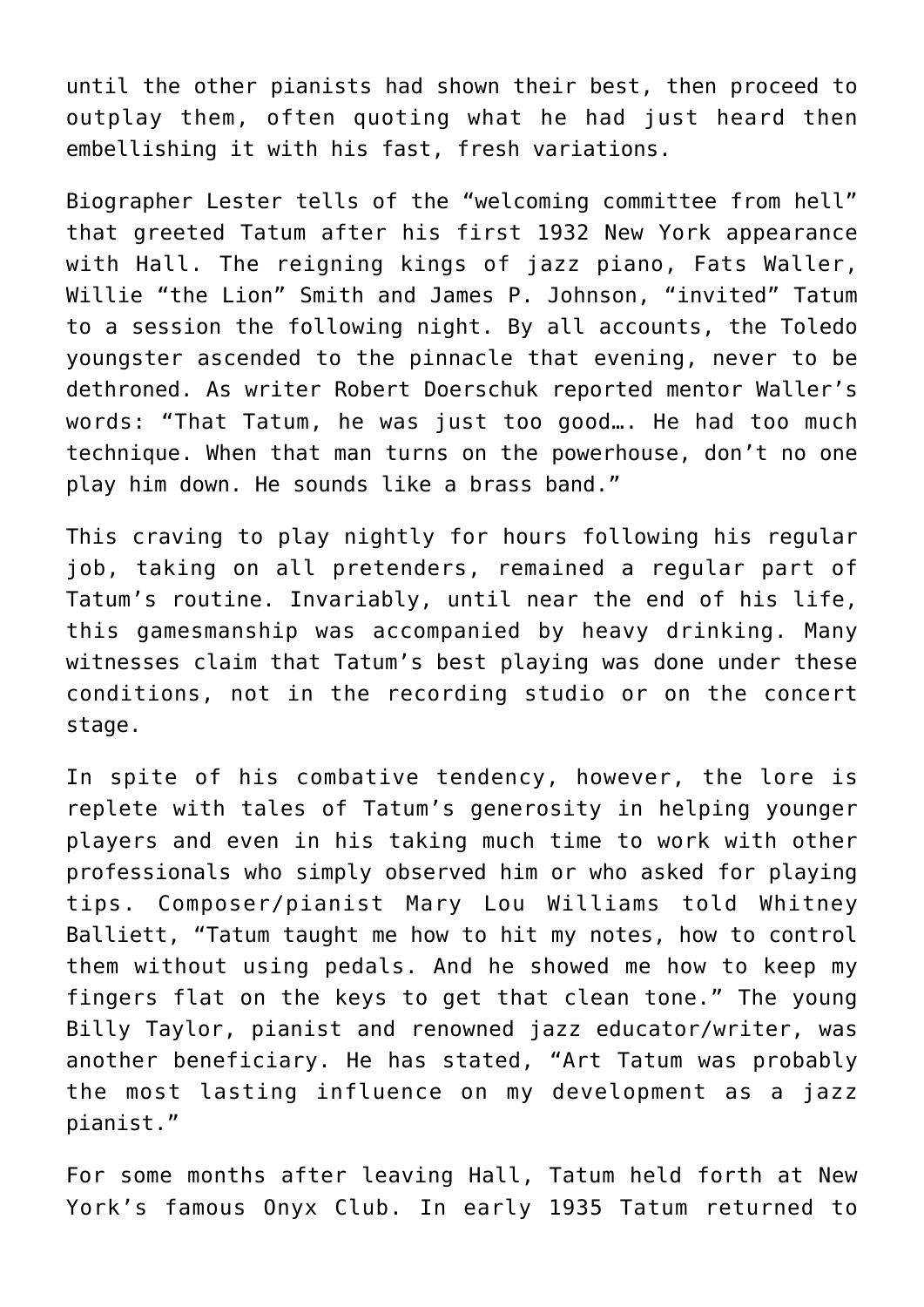performing in the Cleveland area, then was hired in September, 1935, to play at the Three Deuces club in Chicago for an extended period. Here he had contact with the great pianist Earl Hines and bassist Milt Hinton among others. In 1936 Tatum moved to Los Angeles where his reputation had preceded him. He played at the Paramount, the Trocadero, the Melody Grill and Central Avenue's Club Alabam, was welcomed by celebrities at private parties, and appeared on Bing Crosby's radio show.

After about a year in California, Tatum again played Chicago's Three Deuces for about six months, then set up residence at 52nd Street's Famous Door in New York. This began an irregular pattern for several years of traveling by train between Los Angeles, Chicago and New York. In March, 1938, he made his only trip abroad, to England. Much to his dismay, Tatum's American club audiences were often noisy, whereas those in England behaved like concert listeners, a reception the pianist tried to cultivate wherever he went. For about the next five years, Tatum centered his playing in New York's better restaurants such as Cafe Society and Kelly's Stables. These audiences were attuned to Tatum's wizardry and listened accordingly. In the long term, Tatum sprinkled in visits to a wide variety of cities, sometimes performing in his second favorite venue, the concert stage.

In 1943 the great soloist surprised the jazz world by forming his ground-breaking Art Tatum Trio, with guitarist Tiny Grimes and bassist Slam Stewart. This group began simply by jamming at Lovejoy's Chicken Shack in Los Angeles then toured and recorded together intermittently for several years with a variety of personnel. Everett Barksdale principally replaced Grimes, and Stewart moved in and out of the group. The Trio, though preceded by about four years by the Nat King Cole Trio, proved to be a model for the Oscar Peterson and Lenny Tristano trios. Unfortunately, from 1945 to 1952 Tatum recorded very little in the commercial studios. Moreover, playing opportunities in general were not plentiful. This barren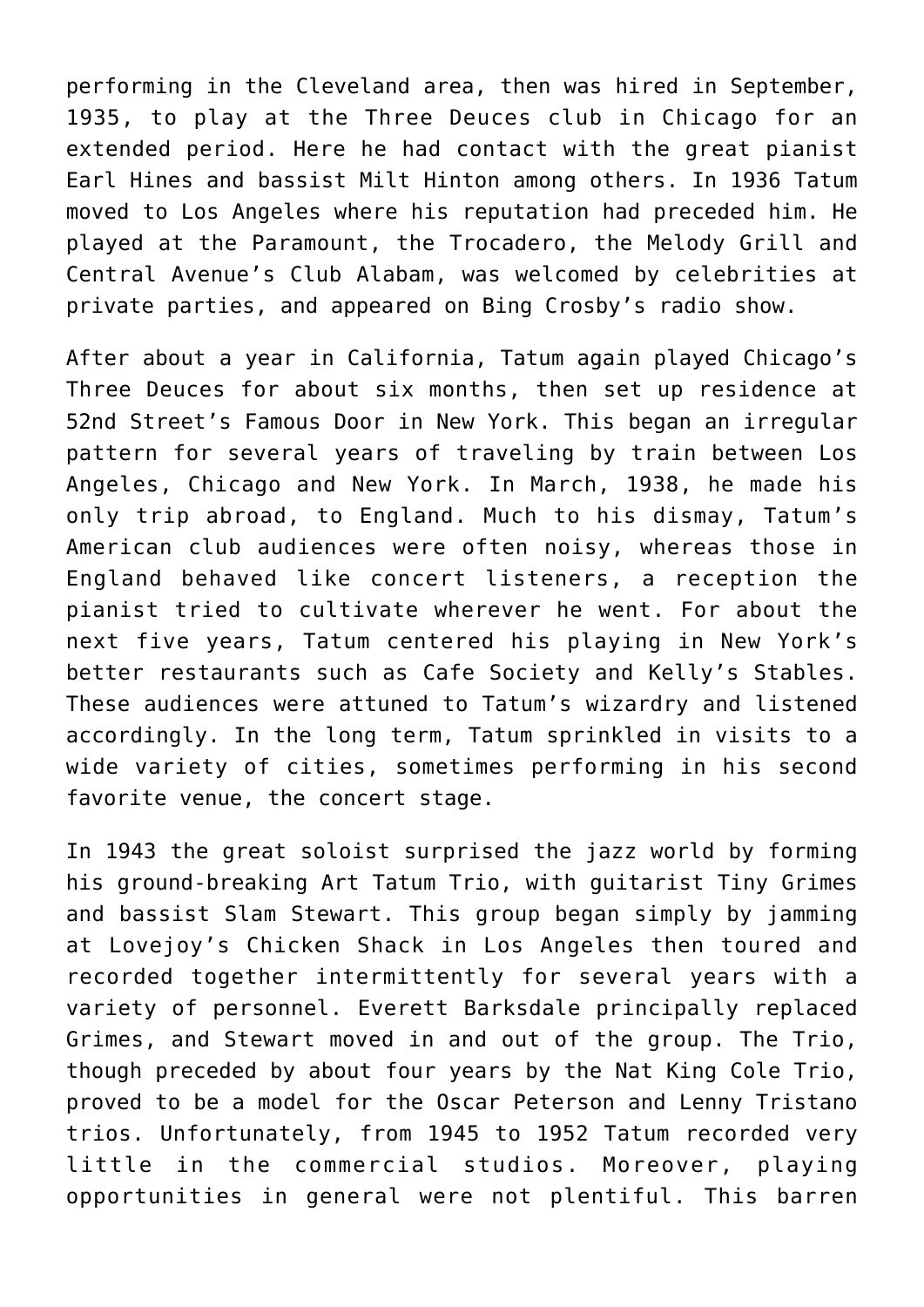period coincided with the advent of bebop's popularity.

Even though Tatum had long-since pioneered in the utilization the chord substitutions, the long eighth- and sixteenth-note runs and the harmonies used in bop, he was regarded by the public and some musicians as old hat. However, the leading lights of bebop, such as trumpeter Dizzy Gillespie, altoist Charlie Parker and pianist Bud Powell are widely quoted as having had great respect for the master. As Lester quotes Gillespie: "First you speak of Art Tatum, then take a long deep breath, and you speak of the other pianists."

From a recently uncovered trial solo pressing of "Tiger Rag" in 1932 to a monumental series produced by Norman Granz, Tatum has left us ample recorded testimony of his greatness. The first released records with Tatum were those he made with Hall in August, 1932. His first solo recordings, "Tea for Two," "St. Louis Blues," "Tiger Rag" and "Sophisticated Lady," made in March, 1933, were greeted with awe by the music fraternity. From this point on, though with notable time lapses, Tatum was recorded in a wide variety of settings including with his own small combos and all-star groups, but primarily as a soloist.

Arnold Laubach and Ray Spencer's Studies in Jazz, No. 2 lists 629 issued performances on 224 different labels from 19 countries. The most memorable group of these was conceived by recording executive Norman Granz, originator of "Jazz at the Philharmonic" concerts and recordings, which began in December 1953.

Granz sequestered Tatum in a studio with a good piano, and in two days had produced 70 solo tunes, most of them on the first take. In the ensuing months of 1954-56, leading up to Tatum's death, the output reached 121 solo cuts. In addition, Granz arranged for some group sessions that realized 80 tunes by quartets featuring such stars as reedman Benny Carter, vibist Lionel Hampton, clarinetist Buddy DeFranco, tenor saxist Ben Webster, trumpeter Roy Eldridge, and drummers Buddy Rich and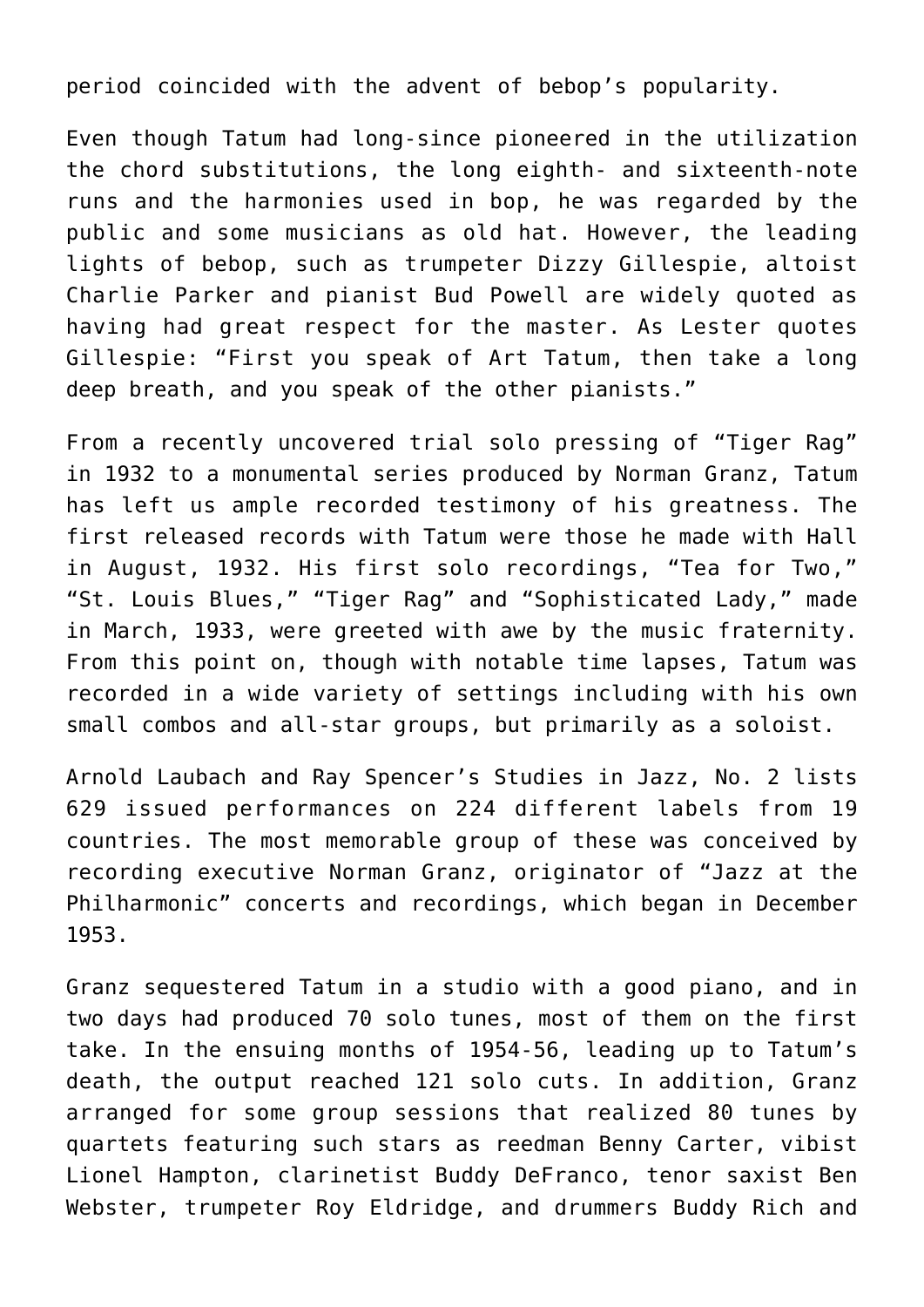Louis Bellson.

Of these recordings Schuller observed, "Even the least of these belong to Tatum's mature work, and the best of them may be numbered amongst his very finest life-long achievements…. These late performances show that Tatum was growing musically to the very end." In the notes accompanying the issuance of these recordings, Granz wrote, "the most important and satisfying work I ever had was the Tatum project… I think, if I am ever remembered for any meaningful contribution to jazz it was presenting permanently for the future the incredible artistry of the greatest instrumental soloist in the history of jazz, Art Tatum." Granz was happy to have completed these before Tatum's death in Los Angeles of uremia, on November 5, 1956.

Critics are almost universal in their praise of Tatum through the years. Many have attempted to describe the Tatum style and sound. For example, Whitney Balliett describes his technique as "prodigious, even virtuosic … an angelic touch: no pianist has got a better sound out of the instrument … gargantuan arpeggios, oompah stride basses…. No matter how fast he played or how intense and complex his harmonic inventions became, his attack kept its commanding clarity."

But it is his fellow pianists and other musicians who remain his staunchest admirers. These artists include Fats Waller, Jimmy Rowles, Dave Brubeck, Red Norvo, Marian McPartland, Oscar Peterson, Dick Hyman, Lenny Tristano, Bud Powell, and the elegant pianist Teddy Wilson, who observed, "Maybe this will explain Art Tatum. If you put a piano in a room, just a bare piano. Then you get all the finest jazz pianists in the world and let them play in the presence of Art Tatum. Then let Art Tatum play … everyone there will sound like an amateur."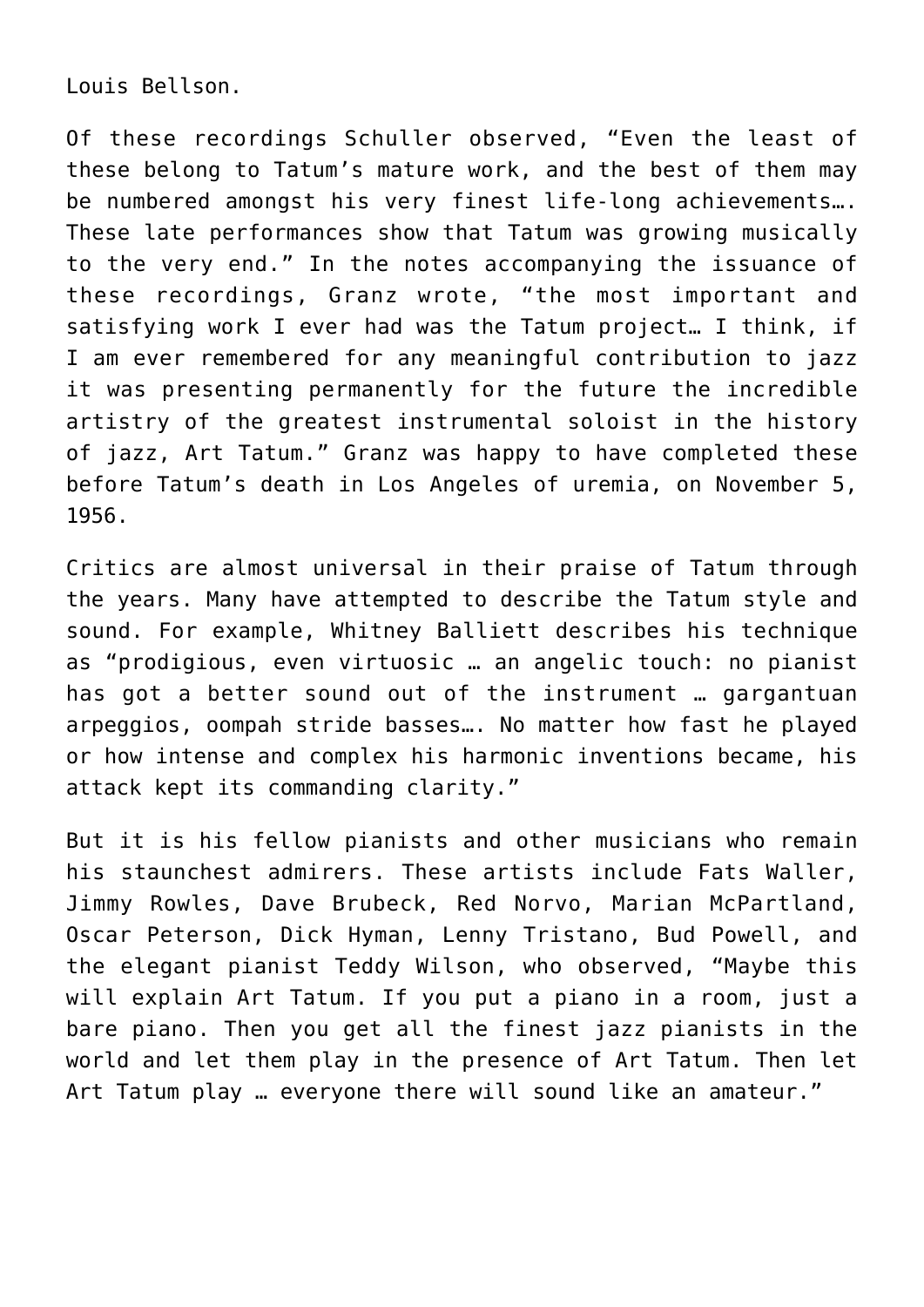## **Art Tatum's Career**

Began with lessons at home, followed by more formal studies at Jefferson School for the Handicapped in Toledo and School for the Blind in Columbus; later at Toledo School of Music and privately with Overton G. Rainey; played at church, neighborhood functions and local clubs, c. 1924-25; formed own small band, 1926; own WSPD radio program c. 1927; jobbed around Toledo, Detroit, Cleveland, 1928-32; went to New York as accompanist to vocalist Adelaide Hall, 1932; first recordings, 1932; established reputation in New York clubs and on recordings, 1932-35; in residence at Chicago's Three Deuces, 1935; moved to California, 1936; successful trip to London, 1938; formed famous trio, 1943; continued touring, recording, 1943-56.

#### **Art Tatum's Awards**

Esquire Gold Award, 1944; Silver, 1945; Metronome poll, 1945; Down Beat Critics poll, 1954, 1955, 1956.

#### **Famous Works**

- **Selective Works**
- An Art Tatum Concert,Columbia LP, 1949.
- Giants of Jazz: Art Tatum, Time-Life LP, 1982.
- Piano Starts Here, Columbia LP, ND.
- The Art Tatum Solo Masterpieces; Volumes 1-8, Pablo CD, recorded 1953-55, released 1992.
- The Tatum Group Masterpieces; Volumes 1-8, Pablo CD, recorded 1954-56, released 1991.

## **Recent Updates**

**September 30, 2004:** Tatum was inducted into the inaugural class of Lincoln Center's Ertegun Jazz Hall of Fame. **Source:**